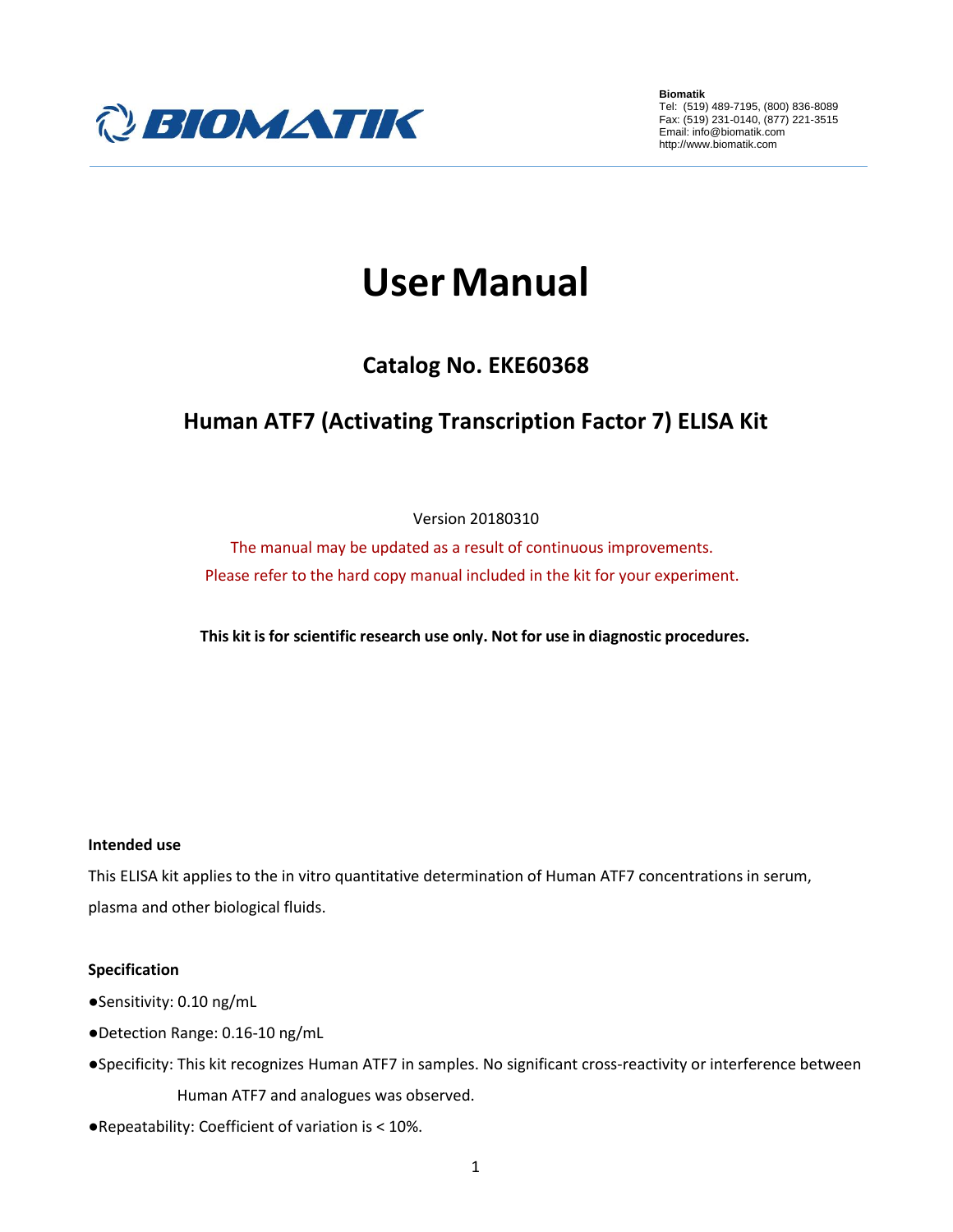#### **Test principle**

This ELISA kit uses the Sandwich-ELISA principle. The micro ELISA plate provided in this kit has been pre-coated with an antibody specific to Human ATF7. Standards or samples are added to the micro ELISA plate wells and combined with the specific antibody. Then a biotinylated detection antibody specific for Human ATF7and Avidin-Horseradish Peroxidase (HRP) conjugate are added successively to each micro plate well and incubated. Free components are washed away. The substrate solution is added to each well. Only those wells that contain Human ATF7, biotinylated detection antibody and Avidin-HRP conjugate will appear blue in color. The enzymesubstrate reaction is terminated by the addition of stop solution and the color turns yellow. The optical density (OD) is measured spectrophotometrically at a wavelength of 450 nm  $\pm$  2 nm. The OD value is proportional to the concentration of Human ATF7. You can calculate the concentration of Human ATF7 in the samples by comparing the OD of the samples to the standard curve.

#### **Kit components & Storage**

An unopened kit can be stored at 4°C for 1 month. If the kit is not to be used within 1 month, store the items separately according to the following conditions once the kit is received.

| Item                                          | Specifications     | Storage                              |  |
|-----------------------------------------------|--------------------|--------------------------------------|--|
| Micro ELISA Plate (Dismountable)              | 8 wells ×12 strips |                                      |  |
| Reference Standard                            | 2 vials            | -20°C, 6 months                      |  |
| Concentrated Biotinylated Detection Ab (100x) | 1 vial, 120 µL     |                                      |  |
| Concentrated HRP Conjugate (100x)             | 1 vial, 120 µL     | -20°C (protect from light), 6 months |  |
| Reference Standard & Sample Diluent           | 1 vial, 20 mL      |                                      |  |
| <b>Biotinylated Detection Ab Diluent</b>      | 1 vial, 14 mL      | 4°C, 6 months                        |  |
| <b>HRP Conjugate Diluent</b>                  | 1 vial, 14 mL      |                                      |  |
| Concentrated Wash Buffer (25x)                | 1 vial, 30 mL      |                                      |  |
| Substrate Reagent                             | 1 vial, 10 mL      | 4°C (protect from light)             |  |
| <b>Stop Solution</b>                          | 1 vial, 10 mL      | $4^{\circ}$ C                        |  |
| <b>Plate Sealer</b>                           | 5 pieces           |                                      |  |
| <b>Product Description</b>                    | 1 copy             |                                      |  |
| <b>Certificate of Analysis</b>                | 1 copy             |                                      |  |

Note: All reagent bottle caps must be tightened to prevent evaporation and microbial pollution.

The volume of reagents in partial shipments is a little more than the volume marked on the label, please use accurate measuring equipment instead of directly pouring into the vial(s).

#### **Other supplies required**

Microplate reader with 450 nm wavelength filter High-precision transfer pipette, EP tubes and disposable pipette tips Incubator capable of maintaining 37°C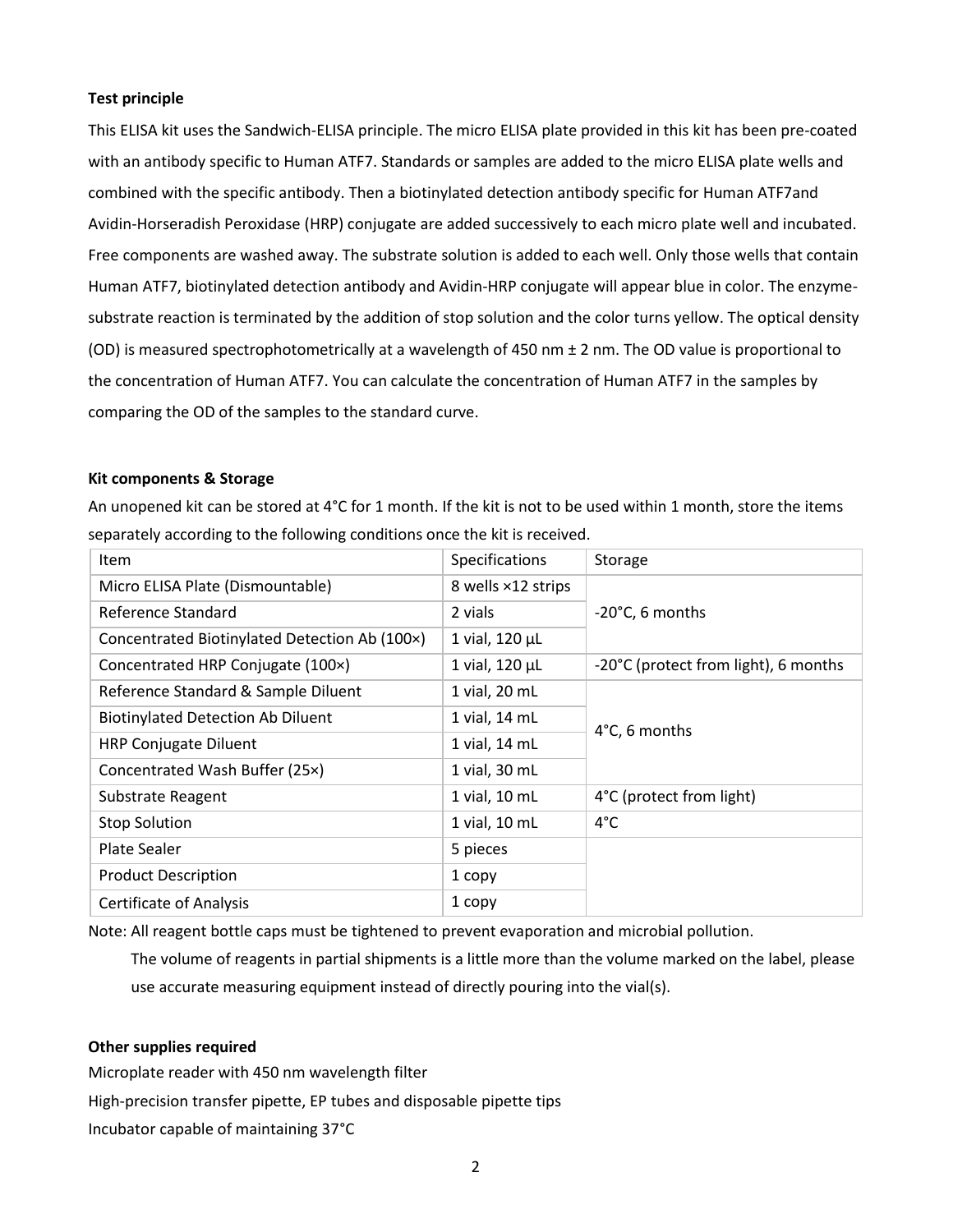Deionized or distilled water Absorbent paper Loading slot for Wash Buffer

### **Note**

- 1. Please wear lab coats, eye protection and latex gloves for protection. Please perform the experiment following the national security protocols of biological laboratories, especially when analyzing blood samples or other bodily fluids.
- 2. A freshly opened ELISA Plate may appear to have a water-like substance, which is normal and will not have any impact on the experimental results.
- 3. Do not reuse the diluted standard, biotinylated detection Ab working solution, concentrated HRP conjugate working solution. The unspent, undiluted concentrated biotinylated detection Ab (100×) and other stock solutions should be stored according to the storage conditions in the above table.
- 4. The microplate reader should have a 450 (±10 nm) filter installed and a detector that can detect the wavelength. The optical density should be within 0~3.5.
- 5. Do not mix or use components from other lots.
- 6. Change pipette tips in between adding standards, in between sample additions, and in between reagent additions. Also, use separate reservoirs for each reagent.

#### **Sample collection**

**Serum**: Allow samples to clot for 2 hours at room temperature or overnight at 4°C before centrifugation for 15 min at 1000×g at 2~8°C. Collect the supernatant to carry out the assay. Blood collection tubes should be disposable, and be non-endotoxin.

**Plasma**: Collect plasma using EDTA or heparin as an anticoagulant. Centrifuge samples for 15 min at 1000×g at 2~8°C within 30 min of collection. Collect the supernatant to carry out the assay. Hemolyzed samples are not suitable for ELISA assay!

**Cell lysates:** For adherent cells, gently wash the cells with a moderate amount of pre-cooled PBS and dissociate the cells using trypsin. Collect the cell suspension into a centrifuge tube and centrifuge for 5 min at 1000×g. Discard the medium and wash the cells 3 times with pre-cooled PBS. For each  $1\times10^6$  cells, add 150-250 µL of pre-cooled PBS to keep the cells suspended. Repeat the freeze-thaw process several times until the cells are fully lysed. Centrifuge for 10 min at 1500×g at 4°C. Remove the cell fragments, collect the supernatant to carry out the assay. Avoid repeated freeze-thaw cycles.

**Tissue homogenates:** It is recommended to get detailed references from the literature before analyzing different tissue types. For general information, hemolyzed blood may affect the results, so the tissues should be minced into small pieces and rinsed in ice-cold PBS (0.01 M, pH=7.4) to remove excess blood thoroughly. Tissue pieces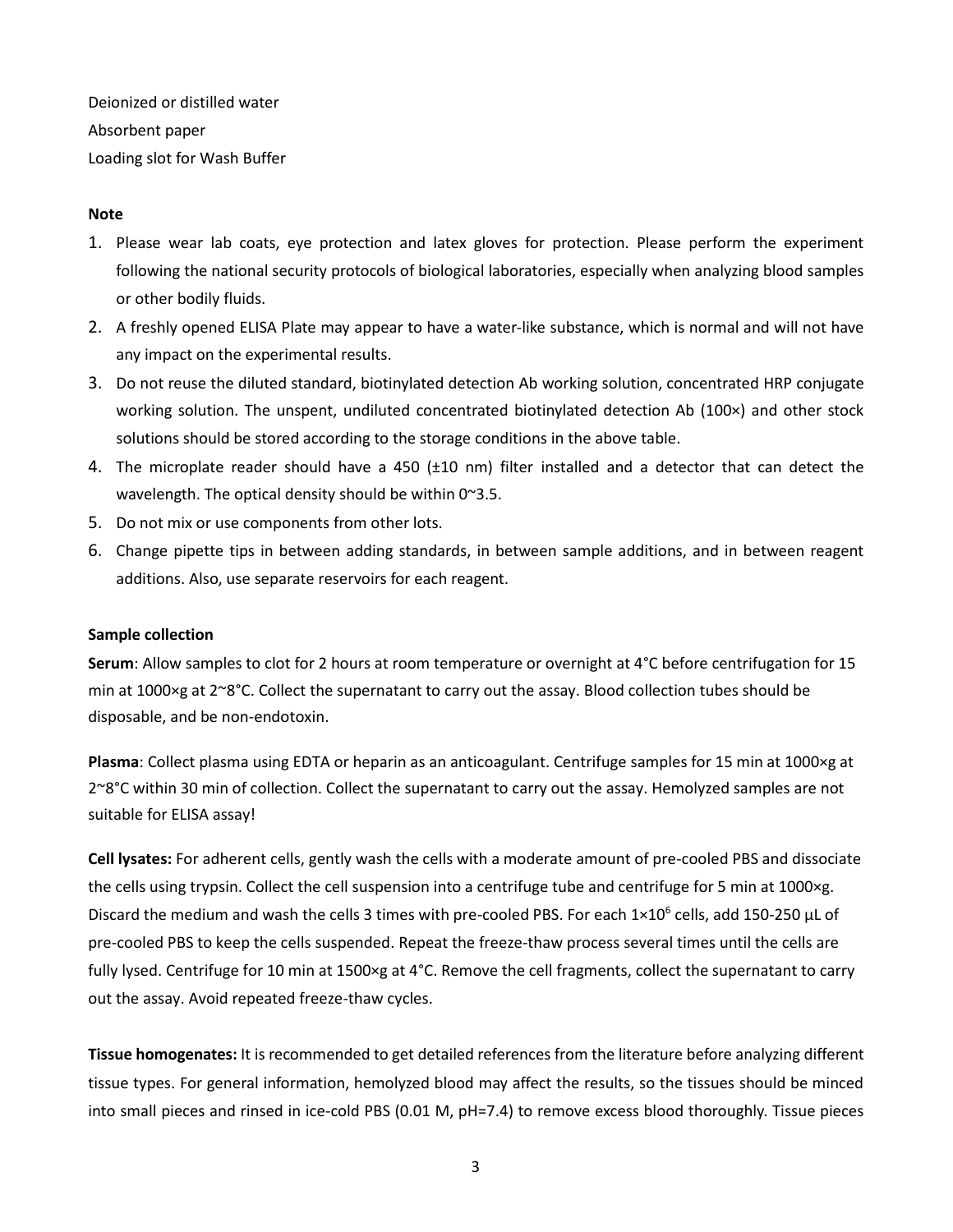should be weighed and then homogenized in PBS (tissue weight (g): PBS (mL) volume=1:9) with a glass homogenizer on ice. To further break down the cells, you can sonicate the suspension with an ultrasonic cell disrupter or subject it to freeze-thaw cycles. The homogenates are then centrifuged for 5 min at 5000×g to get the supernatant.

**Cell culture supernatant or other biological fluids:** Centrifuge samples for 20 min at 1000×g at 2~8°C. Collect the supernatant to carry out the assay.

#### **Note for sample:**

- 1. Samples should be assayed within 7 days when stored at 4°C, otherwise samples must be divided up and stored at -20℃ (≤1 month) or -80℃ (≤3 months). Avoid repeated freeze-thaw cycles.
- 2. Please predict the concentration before assaying. If the sample concentration is not within the range of the standard curve, users must determine the optimal sample dilutions for their particular experiments.
- 3. If the sample type is not included in the manual, a preliminary experiment is suggested to verify the validity.
- 4. If a lysis buffer is used to prepare tissue homogenates or cell culture supernatant there is a possibility of causing a deviation, due to the introduced chemical substance.
- 5. Some recombinant protein may not be detected due to a mismatching with the coated antibody or detection antibody.

#### **Reagent preparation**

Bring all reagents to room temperature (18~25°C) before use. Follow the Microplate reader manual for set-up before OD measurement.

- 1. **Wash Buffer**: Dilute 30 mL of Concentrated Wash Buffer with 720mL of deionized or distilled water to prepare 750 mL of Wash Buffer. Note: if crystals have formed in the concentrate, warm it in a 40℃ water bath and mix it gently until the crystals have completely dissolved.
- 2. **Standard working solution:** Centrifuge the standard at 10,000×g for 1 min. Add 1.0 mL of Reference Standard &Sample Diluent, let it stand for 10 min and invert it gently several times. After it dissolves fully, mix it thoroughly with a pipette tip. This reconstitution produces a working solution of 10 ng/mL. Then make serial dilutions as needed. The recommended dilution gradient is as follows: 10, 5, 2.5, 1.25, 0.63, 0.32, 0.16, 0 ng/mL. Dilution method: Take 7 EP tubes, add 500μL of Reference Standard & Sample Diluent to each tube. Pipette 500 μL of the 10 ng/mL working solution to the first tube and mix up to produce a 5 ng/mL working solution. Pipette 500 μL of the solution from the former tube into the latter one according to these steps. The illustration below is for reference. Note: the last tube is regarded as a blank. Don't pipette solution into it from the former tube.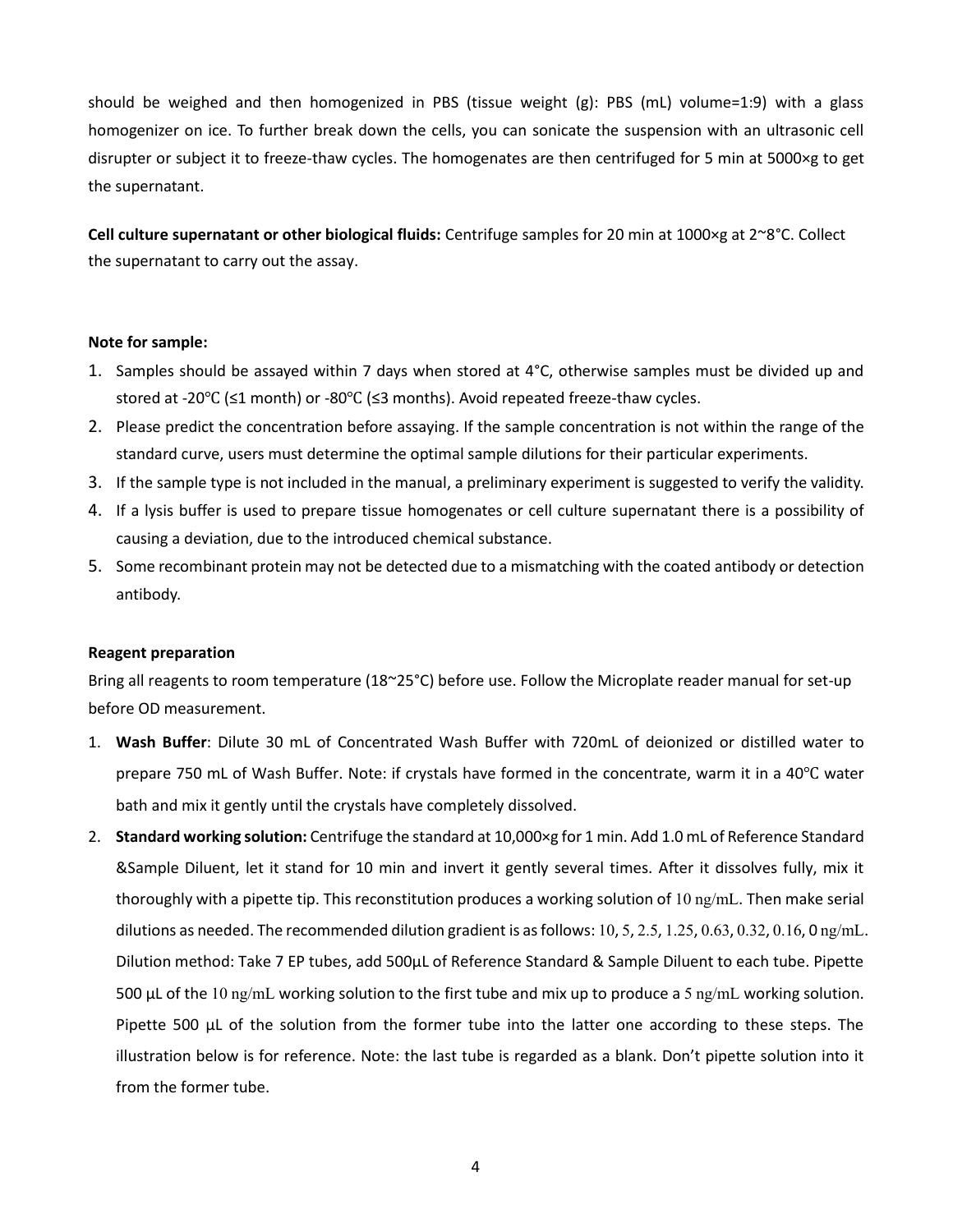

- 1. **Biotinylated Detection Ab working solution:** Calculate the required amount before the experiment (100 μL/well). In preparation, slightly more than calculated should be prepared. Centrifuge the stock tube before use, dilute the 100× Concentrated Biotinylated Detection Ab to a 1×working solution with Biotinylated Detection Ab Diluent.
- 2. **Concentrated HRP Conjugate working solution:** Calculate the required amount before the experiment (100 μL/well). In preparation, slightly more than calculated should be prepared. Dilute the 100× Concentrated HRP Conjugate to a 1× working solution with Concentrated HRP Conjugate Diluent.

# **Assay procedure**

- 1. Add the **Standard working solution** to the first two columns: Each concentration of the solution is added in duplicate, to one well each, side by side (100 μL for each well). Add the samples to the other wells (100 μL for each well). Cover the plate with the sealer provided in the kit. Incubate for 90 min at 37℃. Note: solutions should be added to the bottom of the micro ELISA plate well, avoid touching the inside wall and causing foaming as much as possible.
- 2. Remove the liquid out of each well, do not wash. Immediately add 100 μL of **Biotinylated Detection Ab working solution** to each well. Cover with the Plate sealer. Gently mix. Incubate for 1 hour at 37°C.
- 3. Aspirate or decant the solution from each well,add 350 μL of **Wash Buffer** to each well. Soak for 1~2 min and aspirate or decant the solution from each well and pat it dry against clean absorbent paper. Repeat this wash step 3 times. Note: a microplate washer can be used in this and other wash steps.
- 4. Add 100 μL of **HRP Conjugate working solution** to each well. Cover with the Plate sealer. Incubate for 30 min at 37°C.
- 5. Aspirate or decant the solution from each well, repeat the wash process five times as conducted in step 3.
- 6. Add 90 μL of **Substrate Reagent** to each well. Cover with a new plate sealer. Incubate for about 15 min at 37°C. Protect the plate from light. Note: the reaction time can be shortened or extended according to the actual color change, but no more than 30 min.
- 7. Add 50 μL of **Stop Solution** to each well. Note: Adding the stop solution should be done in the same order as the substrate solution.
- 8. Determine the optical density (OD value) of each well at once with a micro-plate reader set to 450 nm.

# **Calculation of results**

Average the duplicate readings for each standard and sample, then subtract the average zero standard optical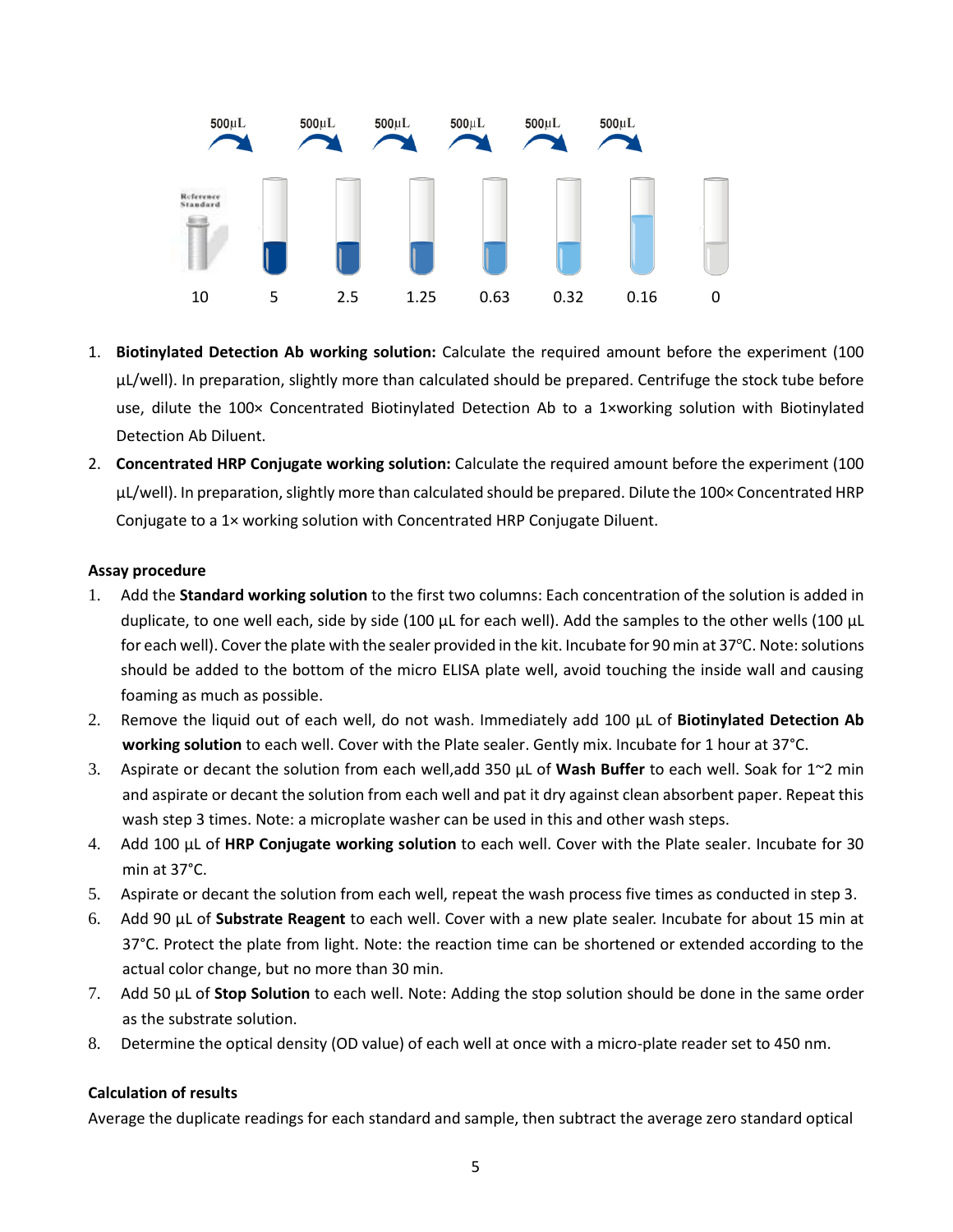density reading. Plot a four-parameter logistic curve on log-log graph paper, with standard concentration on the x-axis and OD values on the y-axis.

If the samples have been diluted, the concentration calculated from the standard curve must be multiplied by the dilution factor. If the OD of the sample surpasses the upper limit of the standard curve, you should re-test it with an appropriate dilution. The actual concentration is the calculated concentration multiplied by the dilution factors including the amounts used in the sample preparation procedure.

# **Typical data**

As the OD values of the standard curve may vary according to the conditions of the actual assay performance (e.g. operator, pipetting technique, washing technique or temperature effects), the operator should establish a standard curve for each test. Typical standard curve data is provided below for reference only.

| Concentration (ng/mL) | 10    |       | 2.5       | 1.25            | 0.63 | 0.32    | 0.16  |       |
|-----------------------|-------|-------|-----------|-----------------|------|---------|-------|-------|
| - OD                  | 2.466 | 1.559 |           | $0.883$   0.417 | 0.23 | l 0.158 | 0.111 | 0.061 |
| Corrected OD          | 2.405 | 1.498 | $0.822$ 1 | $0.356$ 0.169   |      | 0.097   | 0.05  |       |



Human ATF7 Concentration(ng/mL)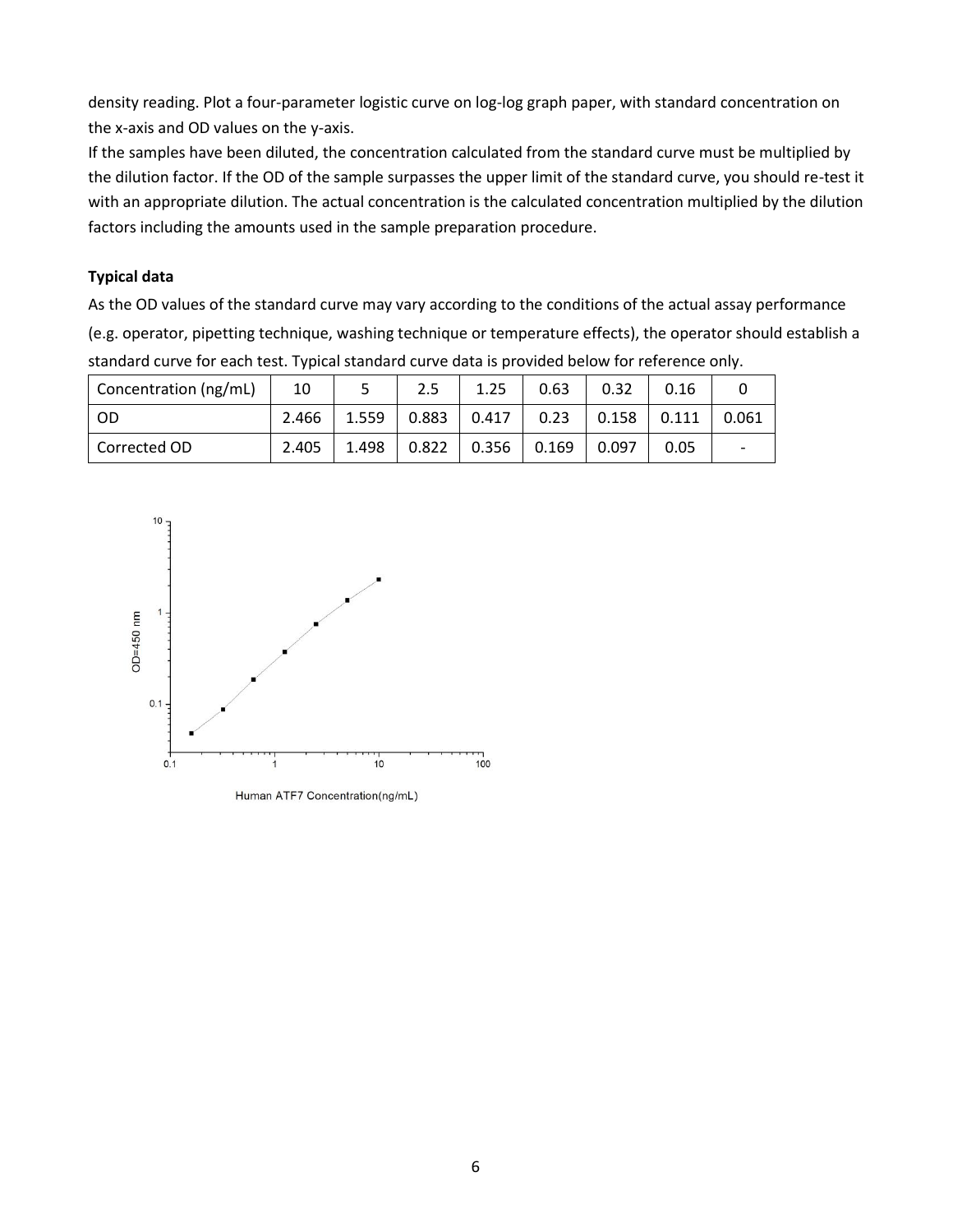# **Precision**

Intra-assay Precision (Precision within an assay): 3 samples with low, mid range and high level Human ATF7 were tested 20 times on one plate, respectively.

Inter-assay Precision (Precision between assays): 3 samples with low, mid range and high level Human ATF7 were tested on 3 different plates, 20 replicates in each plate.

|                    | Intra-assay Precision |      |      | Inter-assay Precision |      |      |
|--------------------|-----------------------|------|------|-----------------------|------|------|
| Sample             |                       |      |      |                       |      |      |
| n                  | 20                    | 20   | 20   | 20                    | 20   | 20   |
| Mean $(ng/mL)$     | 0.55                  | 1.60 | 4.21 | 0.54                  | 1.50 | 3.98 |
| Standard deviation | 0.03                  | 0.08 | 0.16 | 0.03                  | 0.08 | 0.21 |
| CV(%)              | 5.45                  | 5.00 | 3.80 | 5.56                  | 5.33 | 5.28 |

#### **Recovery**

The recovery of Human ATF7 spiked at three different levels in samples throughout the range of the assay was evaluated in various matrices.

| Sample Type                | Range $(\%)$ | Average Recovery (%) |
|----------------------------|--------------|----------------------|
| Serum $(n=5)$              | 87-99        | 92                   |
| EDTA plasma $(n=5)$        | 92-105       | 99                   |
| Cell culture media $(n=5)$ | $90 - 105$   | 96                   |

# **Linearity**

Samples were spiked with high concentrations of Human ATF7 and diluted with Reference Standard & Sample

Diluent to produce samples with values within the range of the assay.

|      |                | Serum $(n=5)$ | EDTA plasma $(n=5)$ | Cell culture media<br>$(n=5)$ |
|------|----------------|---------------|---------------------|-------------------------------|
| 1:2  | Range $(\%)$   | 89-100        | 87-100              | 88-101                        |
|      | Average $(\%)$ | 95            | 92                  | 93                            |
| 1:4  | Range $(\%)$   | 89-104        | 79-90               | 85-96                         |
|      | Average $(\%)$ | 97            | 85                  | 90                            |
| 1:8  | Range $(\%)$   | 91-102        | 88-99               | 88-98                         |
|      | Average (%)    | 96            | 93                  | 93                            |
| 1:16 | Range $(\%)$   | 91-105        | 79-91               | 83-98                         |
|      | Average (%)    | 99            | 85                  | 90                            |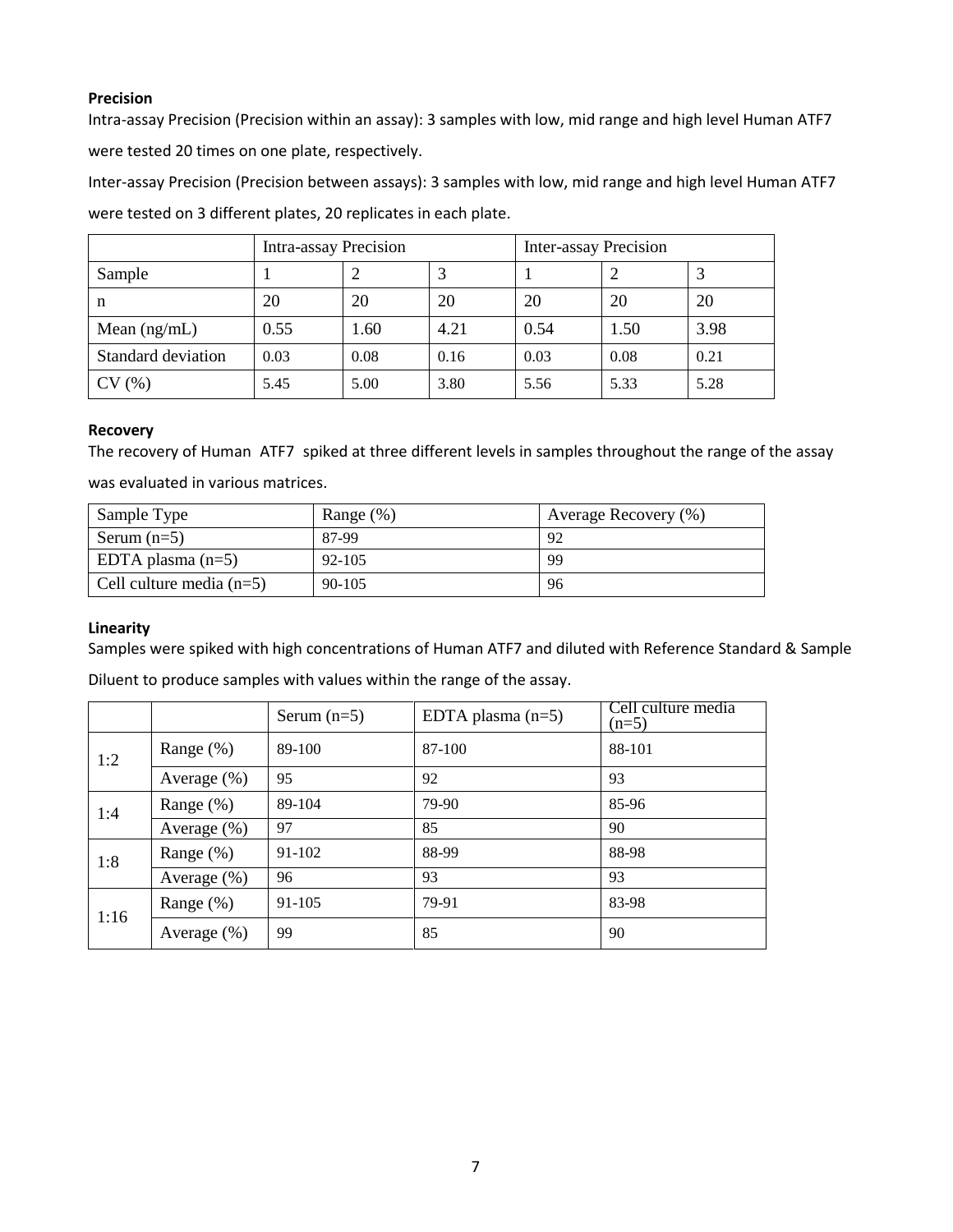# **Troubleshooting**

| Problem                     | <b>Causes</b>                                  | <b>Solutions</b>                                                                                               |  |  |
|-----------------------------|------------------------------------------------|----------------------------------------------------------------------------------------------------------------|--|--|
|                             | Inaccurate pipetting                           | Check pipettes.                                                                                                |  |  |
| Poor standard<br>curve      | Improper standard dilution                     | Ensure you briefly spin the vial of standard and<br>dissolve the powder thoroughly by gentle mixing.           |  |  |
|                             | Wells are not completely aspirated             | Completely aspirate wells in between steps.                                                                    |  |  |
| Low signal                  | Insufficient incubation time                   | Ensure sufficient incubation time.                                                                             |  |  |
|                             | Incorrect assay temperature                    | Use recommended incubation temperature.<br>Bring substrate to room temperature before use.                     |  |  |
|                             | Inadequate reagent volumes                     |                                                                                                                |  |  |
|                             | Improper dilution                              | Check pipettes and ensure correct preparation.                                                                 |  |  |
|                             | HRP conjugate inactive or TMB<br>failure       | Mix HRP conjugate and TMB, rapid coloring.                                                                     |  |  |
| Deep color but<br>low value |                                                | Verify the wavelength and filter setting on the<br>Microplate reader.                                          |  |  |
|                             | Plate reader setting is not optimal            | Turn on the Microplate Reader ahead to pre-<br>heat.                                                           |  |  |
| Large CV                    | Inaccurate pipetting                           | Check pipettes.                                                                                                |  |  |
| High background             | Concentration of target protein is<br>too high | Use recommended dilution factor.                                                                               |  |  |
|                             | Plate is insufficiently washed                 | Review the manual for proper wash. If using a<br>plate washer, check that all<br>ports<br>are<br>unobstructed. |  |  |
|                             | Contaminated wash buffer                       | Prepare fresh wash buffer.                                                                                     |  |  |
| Low sensitivity             | Improper storage of the ELISA kit              | All the reagents should be stored according to<br>the instructions.                                            |  |  |
|                             | Stop solution is not added                     | Stop solution should be added to each well<br>before measurement.                                              |  |  |